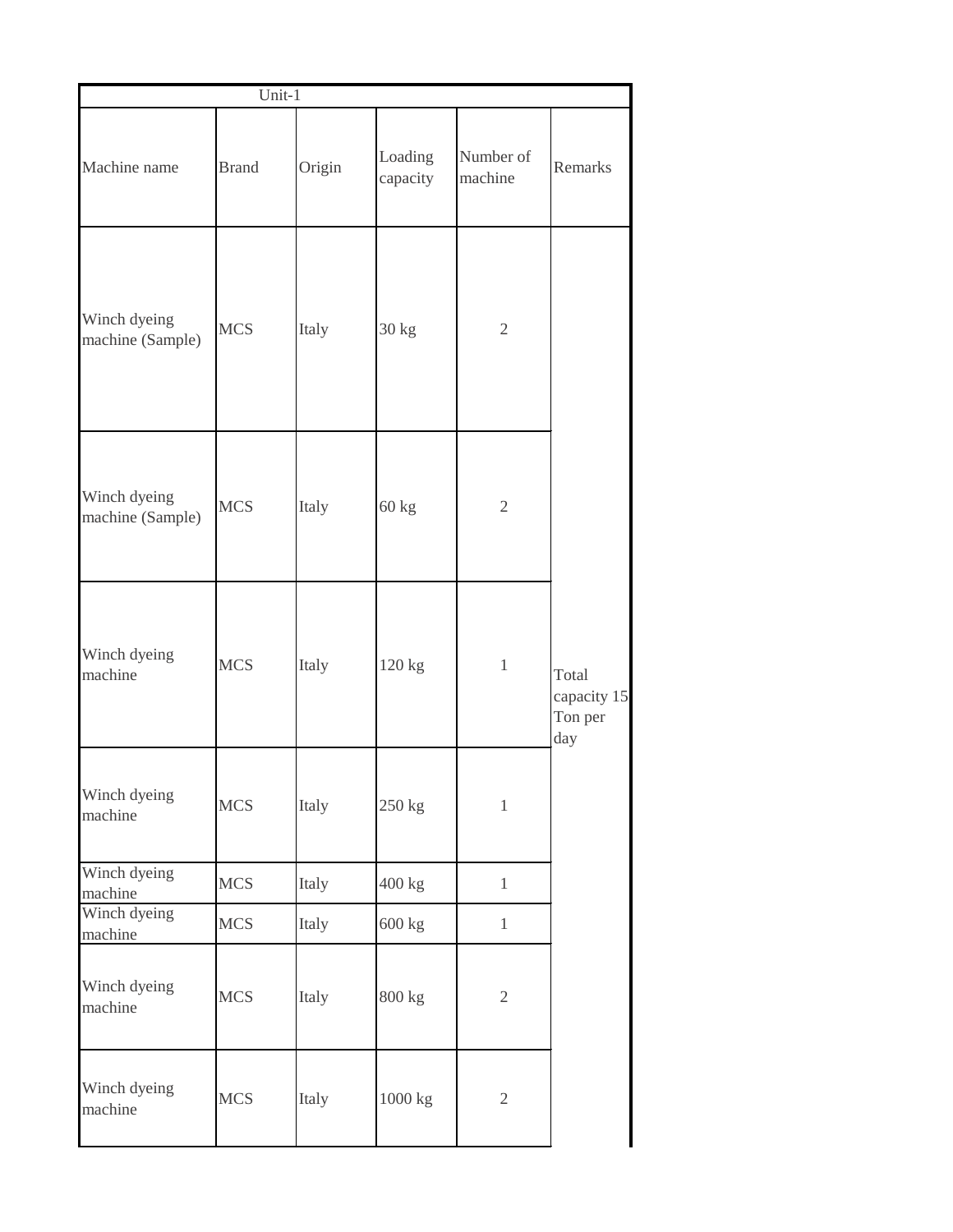| Winch dyeing<br>machine             | <b>MCS</b>             | Italy  | 1600 kg                 | $\mathbf{1}$            |                                         |
|-------------------------------------|------------------------|--------|-------------------------|-------------------------|-----------------------------------------|
|                                     |                        |        |                         |                         |                                         |
| Slitting machine                    | <b>Bianco</b>          | Italy  | 15000<br>kg/day         | $\,1$                   |                                         |
| Stenter (6-                         | <b>Brucke</b>          | Germa  | 10000                   | $\mathbf{1}$            |                                         |
| chamber)                            | ner                    | ny     | kg/day                  |                         |                                         |
| Open<br>Compactor                   | <b>Bianco</b>          | Italy  | 10000<br>kg/day         | $\mathbf{1}$            |                                         |
| Bag sewing                          | <b>Bianco</b>          | Italy  | 6000<br>kg/day          | $\,1$                   |                                         |
|                                     |                        |        |                         |                         |                                         |
| Squeezer                            | <b>Bianco</b>          | Italy  | 8000<br>kg/day          | 1                       |                                         |
| Relax<br>dryer(Tube &<br>Open)      | Canlar                 | Turky  | 12000<br>kg/day         | $\mathbf{1}$            |                                         |
| Softsetting<br>machine              | Dongn<br>am            | China  | 7000<br>kg/day          | $\mathbf{1}$            |                                         |
| Tumble dryer                        | Ramso<br>ns            | India  |                         | 5                       |                                         |
| <b>Tube Tex</b>                     | Tube                   | Americ | 8000                    |                         |                                         |
| compactor                           | $\operatorname{Texas}$ | a      | kg/day                  | $\,1$                   |                                         |
|                                     |                        | Unit-2 |                         |                         |                                         |
| Machine name                        | <b>Brand</b>           | Origin | loading<br>capacit<br>y | Number<br>of<br>machine | Remar<br>ks                             |
| Winch dyeing<br>machine<br>(Sample) | <b>MCS</b>             | Italy  | $25$ kg                 | $\mathfrak{2}$          |                                         |
| Winch dyeing<br>machine<br>(Sample) | <b>MCS</b>             | Italy  | $50 \text{ kg}$         | 3                       |                                         |
| Winch dyeing<br>machine             | <b>MCS</b>             | Italy  | 250 kg                  | $\mathbf{1}$            | Total                                   |
| Winch dyeing<br>machine             | <b>MCS</b>             | Italy  | $400 \text{ kg}$        | $\overline{2}$          | capacit                                 |
| Winch dyeing<br>machine             | <b>MCS</b>             | Italy  | 600 kg                  | $\mathbf{2}$            | y 25<br>Ton per<br>$A_{\alpha\tau\tau}$ |